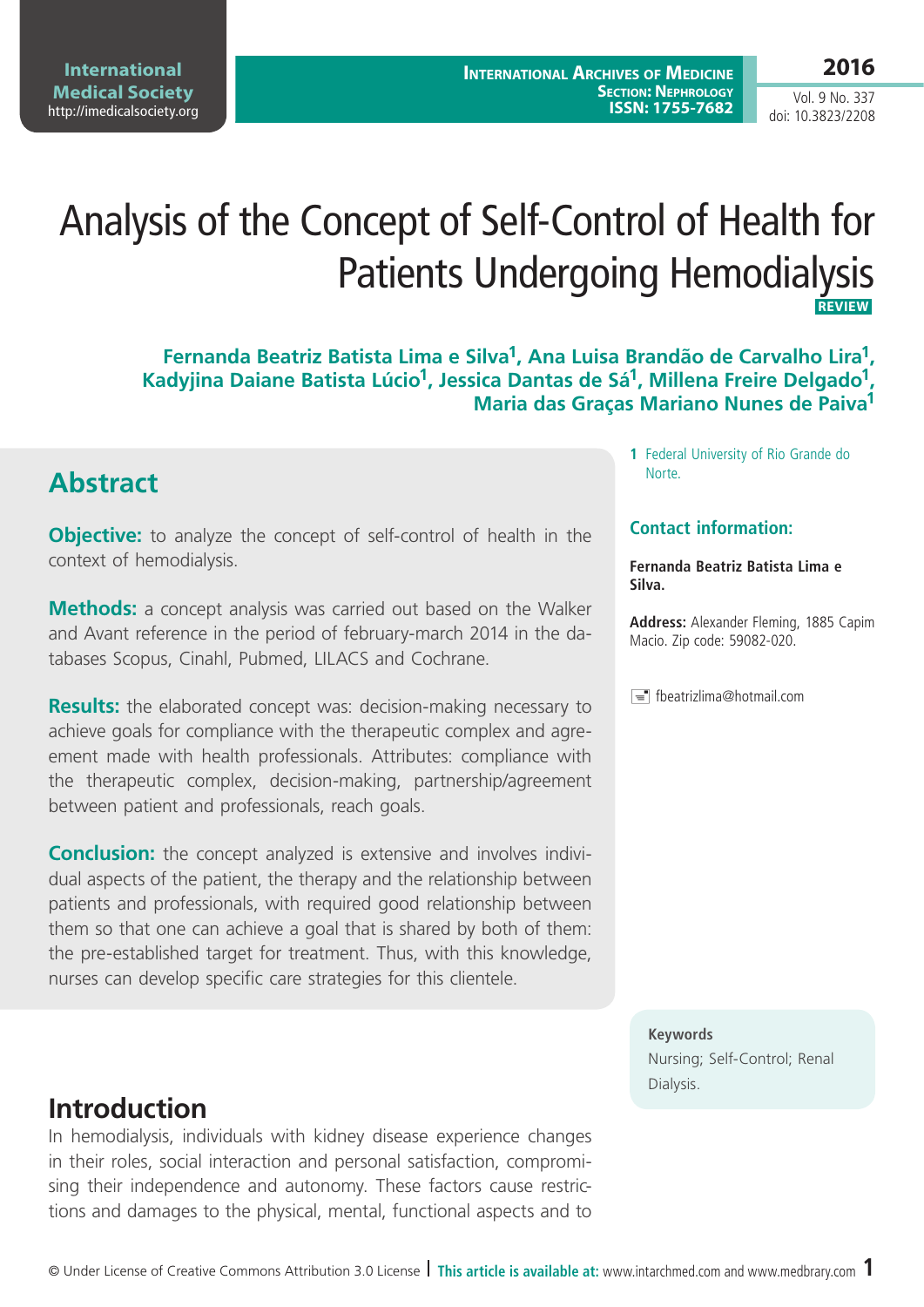**2016** Vol. 9 No. 337

doi: 10.3823/2208

the well-being [1]. In this context, kidney patients have to face a number of limitations, requiring adjustments to several changes [2].

Thus, these changes caused by the disease and the treatment interfere with the establishment of measures for self-care of patients. This fact is of concern for nursing care because part of the treatment is done autonomously by patients, through the proper use of prescribed medications, compliance with water and food restrictions and attendance to hemodialysis sessions [3].

It is noteworthy, therefore, the importance of understanding the concept of self-control of health in patients undergoing hemodialysis, to make it more specific in this clientele. This will contribute to the a more scientifically supported nursing care for renal patients, as well as interventions targeted to the needs of each individual.

Ineffective self-control of health reflects the difficulties experienced by patients undergoing a treatment regimen. This belongs to the health promotion domain and the health control class of the taxonomy II of Nanda International. It consists of five defining characteristics and 16 factors listed in this classification [4].

In this sense, concept analysis is a method that allows for the construction of conceptual definitions and accurate empirical references for use in theory and practice; clarification of terms in nursing; development of tools; and standardization of the professional language [5].

Given the above, the following questions was raised: What is the concept of self-control of health for patients undergoing hemodialysis described in literature? What are the attributes, antecedents and consequences of the concept of self-control of health in individuals undergoing hemodialysis? To answer these questions, the study set the objective: to analyze the concept of self-control of health in the context of hemodialysis.

### **Methods**

The methodological theoretical framework used was the concept analysis proposed by Walker and Avant (2010) [5]. Thus, the concept analyzed was self-control of health in patients undergoing hemodialysis. To operationalize this analysis, an integrative literature review was carried out according to Whittemore and Knafl (2005) [6].

Thus, the following questions were set for the integrative review: What is the definition of selfcontrol of health in subjects undergoing hemodialysis? What are the antecedents and consequences of the self-control of health in individuals undergoing hemodialysis?

The search was carried out between the months of february and march 2014, using controlled descriptors: *self-management, adherence* and *hemodialysis,* with the following intersections: *self-management AND hemodialysis and adherence and hemodialysis.* The Boolean "AND" operator was used. The two intersections were performed in order to identify the largest possible number of articles. The searched databases were: Scopus, Cinahl (*Cumulative Index to Nursing and Allied Health Literature*) Pubmed (*Library of Medicine and the National Institutes of Health Nattional*), LILACS (Latin American and Caribbean Health Sciences Literature) and Cochrane.

Inclusion criteria were: articles published in the last 5 years; articles available in full-length for free in the selected databases; articles available in the languages Portuguese, English or Spanish; and articles that address the concept, the antecedents and consequences of self-control of health. As exclusion criteria, were adopted: editorials, letters to the editor, theses and dissertations. It is noteworthy that the inclusion of the criterion papers available in fulllength on the selected databases in the last five years was an strategy recommended by NANDA International [4].

For the selection of studies, the title was read and if this were not enlightening, the summary would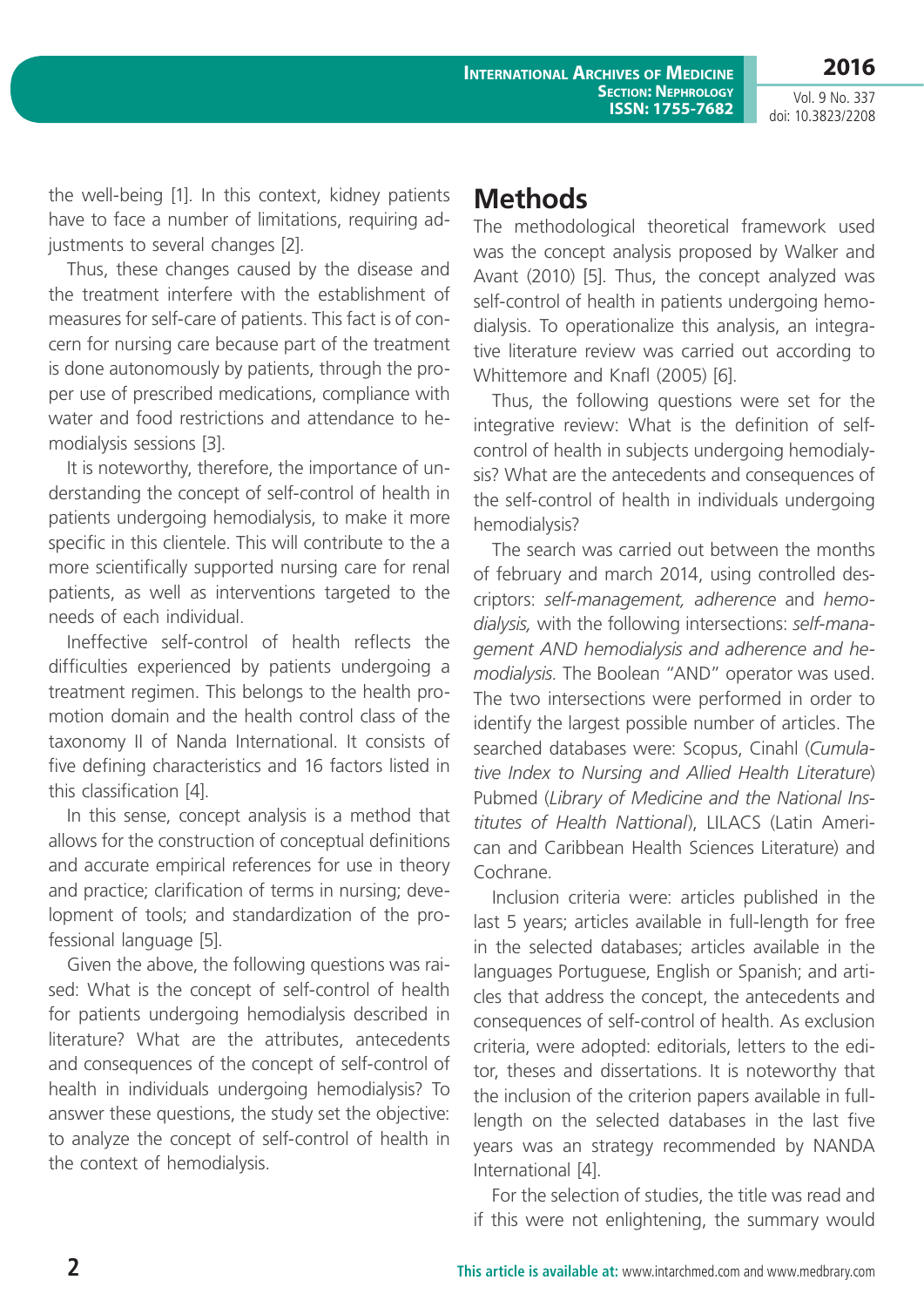Vol. 9 No. 337 doi: 10.3823/2208

| Table 1. Selection of articles in the databases Cinahl, LILACS, Cochrane, Pubmed and Scopus according |  |  |  |  |  |  |
|-------------------------------------------------------------------------------------------------------|--|--|--|--|--|--|
| to intersections. Natal-RN, 2014.                                                                     |  |  |  |  |  |  |

| <b>Intersection</b>              | Cinahl | <b>LILACS</b> | Cochrane | <b>Pubmed</b> | <b>Scopus</b> | <b>Total</b> |
|----------------------------------|--------|---------------|----------|---------------|---------------|--------------|
| Self-management and Hemodialysis | 24     |               |          | 5786          | 534           | 6344         |
| Adherence and Hemodialysis       | 150    | 26            | 70       | 5962          | 4233          | 10441        |
| Total selected                   | 10     |               |          |               | 30            |              |

be read. And if still, the objectives of the analysis were not clear, the reading of the full text would be carried out. From the intersection of the descriptors in each database and the application of inclusion and exclusion criteria, the sample was obtained as shown in **Table 1**.

In the sequence, the concept analysis was carried out based on the model proposed by Walker and Avant [4]. This consists of eight stages, namely: 1 concept selection, 2 - determining the objectives of the conceptual analysis, 3 - identification of possible uses of the concept, 4 - determination of the critical or essential factors, 5 - identification of a case model, 6 - identification of additional cases, 7 - identification of the antecedents and consequences and 8 - definition of empirical references. In this study, the steps performed were: 1, 2, 4, 5 and 7.

The selected concept was "self-control of health" in the context of patients undergoing hemodialysis. The choice of concept was motivated by the importance of understanding this phenomenon for nursing, in order to achieve maximum knowledge on the theme. The objective of the conceptual analysis was to identify the knowledge present in the literature about the attributes, antecedents and consequences of the concept.

As the attributes were identified, the antecedents and consequences of the concept of self-control of health in patients undergoing hemodialysis were observed. These were factors influencing the occurrence of the concept or occurring as a result of the concept. According to the model, the antecedents are the events or incidents that precede the occurrence of the concept. And the consequences are the events or incidents that result from the occurrence of the concept [5]. Data were organized in a table and analyzed according to literature relevant to the topic.

### **Results**

The 76 articles selected for analysis were published mainly between the years 2013 and 2012 (55.3%), followed by the period 2011-2010 (36.8%) and more recently, in 2014, with less publications (7.9%). Regarding the language, English predomiated (81.6%), followed by Spanish (14.5%) and finally Portuguese (3.9%). With regard to the place of publication, 44.7% of the works came from America, 22.4% from Europe, 22.4% from Asia, 6.6% had no information on the place of publication, 1.3% from Africa, 1.3% from Oceania and 1.3% from more than one location, thus multicentric.

After reading the selected articles in the review, the identification of the critical factors, antecedents and consequences of the concept of self-control of health in patients undergoing hemodialysis was possible. These aspects are shown in **Table 2**, according to the frequency.

**Table 2.** Presentation of critical attributes, antecedents and consequences of the concept of self-control of health. Natal-RN, 2014.

| <b>Elements</b>   | <b>Title</b>                                                  | <b>Frequency</b> |
|-------------------|---------------------------------------------------------------|------------------|
|                   | Compliance with therapeutic<br>complex                        | 15               |
|                   | Decision-making                                               |                  |
| <b>Attributes</b> | Partnership/agreement<br>between patient and<br>professionals | 5                |
|                   | Achieving goals                                               |                  |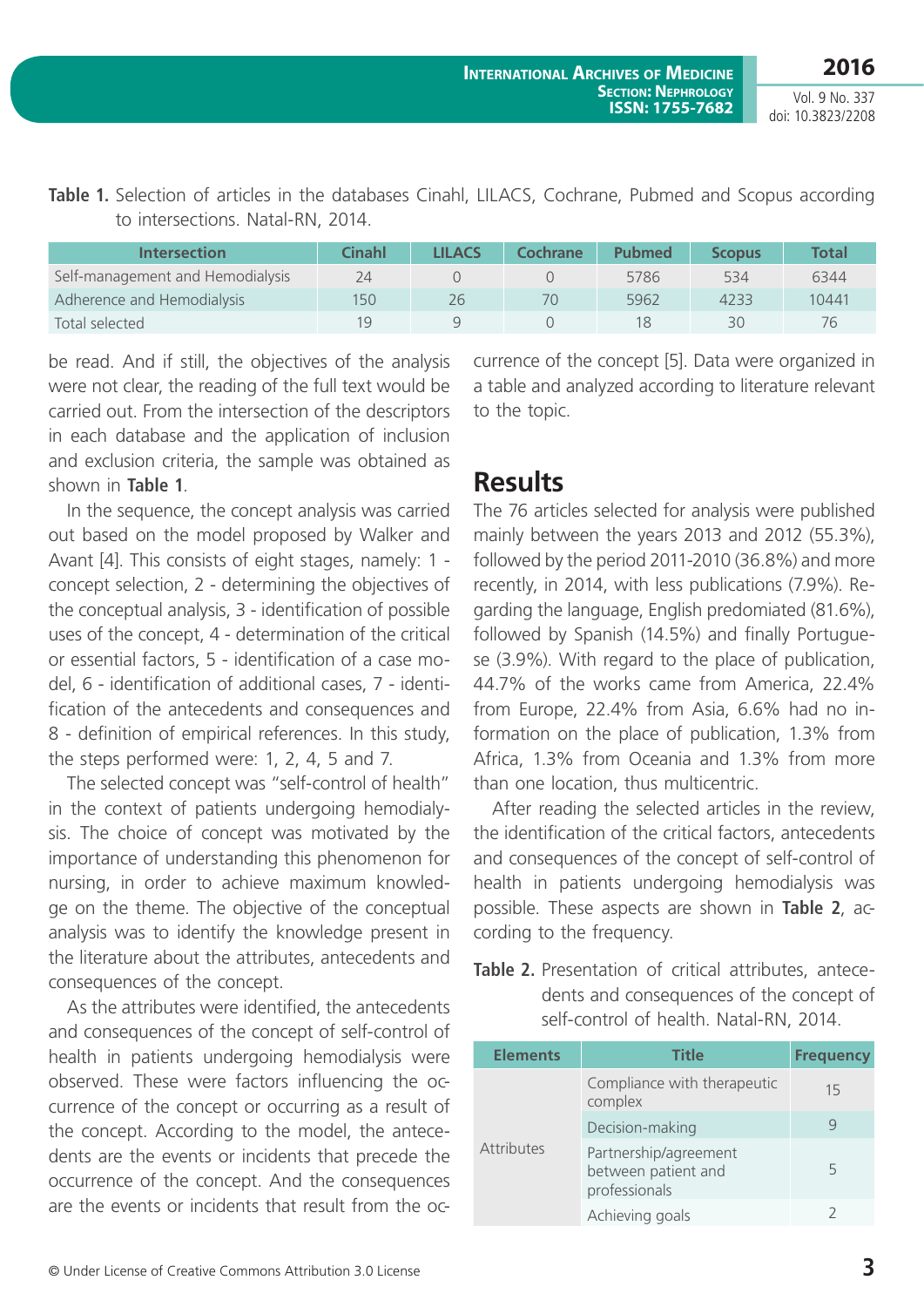**International Archives of Medicine Section: Nephrology ISSN: 1755-7682**

Vol. 9 No. 337 doi: 10.3823/2208

| <b>Elements</b> | <b>Title</b>                                             | <b>Frequency</b> |
|-----------------|----------------------------------------------------------|------------------|
|                 | Compliance with the<br>therapeutic regimen               | 20               |
|                 | Sociodemographic factors                                 | 20               |
|                 | Psychological state                                      | 19               |
| Antecedents     | Motivation                                               | 15               |
|                 | Treatrment adherence                                     | 13               |
|                 | Social support network                                   | 10               |
|                 | Symptomatology of the<br>disease                         | $\overline{1}$   |
|                 | Improved quality of life                                 | 21               |
|                 | Reduction of signs and<br>symptoms                       | 16               |
|                 | Improved self-esteem                                     | 10               |
| Consequences    | Improvement of laboratory<br>tests                       | 9                |
|                 | Appropriate follow-up of the<br>treatment                | 3                |
|                 | Facilitated the removal of<br>fluids during hemodialysis | 1                |

Following the identification of these three groups of components in the literature, and adding attributes, the concept proposed for self-control of health in the context of hemodialysis was defined as "decision-making necessary to achieve goals for compliance with the therapeutic complex and agreement made with health professionals."

In the sequence, a case model on the concept of self-control of health following is presented.

*Mrs. A. M. B., 46, female, married, mother of one child. She has support and help from the family to do her treatment. She affirms to comply with the treatment regimen, and as an important factor for this, she has a good relationship with health professionals, and thus she achieves the set goals. Diabetic. She was diagnosed with chronic kidney disease four years ago and she has been undergoing hemodialysis treatment for 1 year. She keeps the dietary recommendations for sodium and fluid restriction properly and makes use of prescri-* *bed medications. She attends dialysis sessions with regularity. She does not smoke or drink alcohol. In the last 12 months she needed the emergency service once and hospitalization was not necessary. With this, a proper follow up of the treatment is observed, and this has contributed to a better quality of life, improved laboratory tests and self-esteem.*

### **Discussion**

Given the above, we can see a steady increase in relation to the development of research on self-control of health because most of the studies found in the literature review were published in the years 2012 and 2014. English was the most common language of publication, reflecting the consolidation of this language as universal. However, this finding may be related to the predominance of research carried out in the American continent, what may reflect a large number of patients with chronic renal failure undergoing hemodialysis treatment.

Among the attributes identified in the literature, we highlight the compliance with the therapeutic complex, decision-making, partnership/agreement between patient and professionals and the achievement of goals.

The decisions of any individual are influenced by the environment in which he lives, and this changes from the moment of diagnosis of renal disease and, consequently, with the initiation of treatment. In hemodialysis, the patient needs to incorporate the fulfillment of a therapeutic complex in his routine, which include treatment sessions such as individual planning, diet, adequate fluid intake and the use of medications [7]. In the meantime, the multidisciplinary health team must act along with the patient, assisting him in making decisions that will be positive to health

As for decision-making, a study reports that the empowerment of patients concerning their disease and treatment is a facilitating factor for making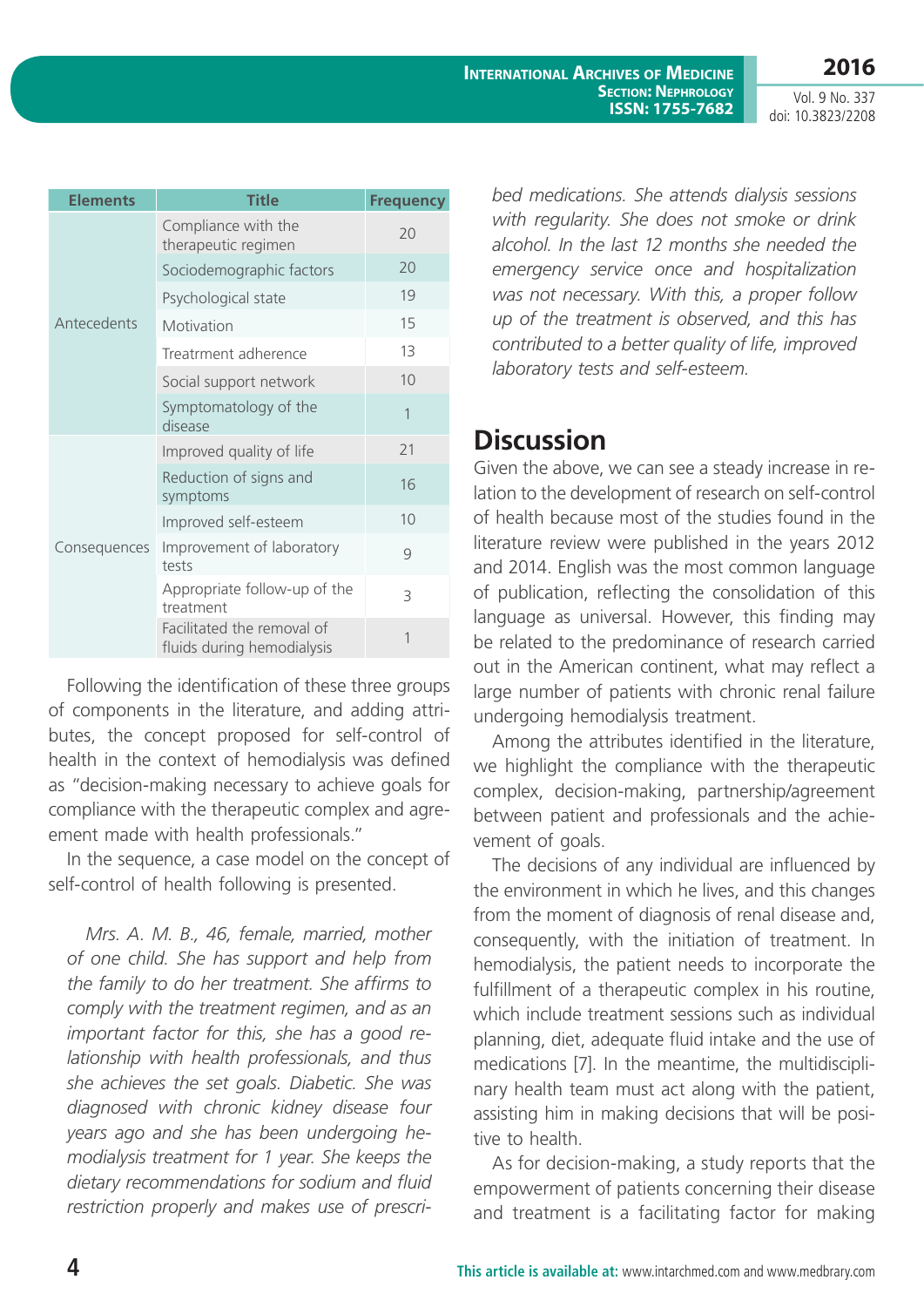**International Archives of Medicine Section: Nephrology ISSN: 1755-7682**

Vol. 9 No. 337 doi: 10.3823/2208

**2016**

decisions when it comes to their treatment, by making them to play an active role in health activities [8]. Moreover, the level of autonomy and self-care of patients are best related to an education program. Thus, nurses should consider an education program geared to patients that will make them autonomous to make decisions favorable to their health.

In this context, patients should be active subjects in their treatment. Here stands out the importance of the dialogue between professional and patient for better effectiveness of the information provided, understanding and partnership [9].

With the partnership between professionals and patients, the implementation and achievement of goals relating to the treatment become easier. The active participation of patients in their health and disease process becomes visible [10].

As antecedents, were identified the compliance with the treatment regimen, sociodemographic factors, psychological status, motivation, adherence to treatment, social support network and symptoms of the disease.

The antecedent "compliance with the treatment regimen" involves several factors of the therapy, including: adherence to water and food restriction, regular attendance to dialysis sessions and appropriate use of medications [11].

Sociodemographic factors can also influence the self-control of health. These include: age, gender, income, and others. A research points that the concept of biopsychosocial care, involving the individual in their health care, must be employed [12].

The psychological state of renal patients undergoing hemodialysis is permeated by critical variables that may strongly influence the treatment and health maintenance. The main variables that may be associated with adherence to treatment regimen are depression and anxiety. One study reported that patients with lower levels of depression had higher quality of life and exhibited higher levels of adherence to treatment regimen [13].

In addition to the psychological state, another factor that precedes the self-control of health is motivation. An individual motivated expresses the desire for change and act according to new behaviors, developing strategies to engage with treatment. Dialysis patients were more adherent, accepting treatment with more ease, after the application of a motivational speech [14].

Another term identified as antecedent was therapeutic adherence, which occurs when the individual is willing to live the new life style in accordance with the disease and its treatment. This new condition of life, caused by kidney disease and hemodialysis, may cause the patient feelings of fear, anger, anxiety and hopelessness [15]. Thus, individualized care plans must be used in the care of these patients, in order to improve the behavior of compliance [13].

Another antecedent identified was the social support network, that supports the patient in the context faced, before all the changes experienced at work, in self-image and in self-concept. Thus, appropriate social relationships result in social support and are essential to help with the stress experienced by these patients [16].

The symptomatology of the disease is another notable factor for self-control of health because. When patients manifest symptoms related to the disease, these symptoms act as signals, making patients seek care in order to obtain clinical improvement [17].

The articles analyzed showed six consequences to the concept of self-control of health in patients undergoing hemodialysis, namely: improved quality of life, reduction of signs and symptoms, improved self-esteem, improvement of laboratory tests, appropriate follow-up of the treatment and easy removal of fluids during hemodialysis.

One study found a significant relationship between self-care and quality of life. Individuals with chronic kidney disease (CKD) undergoing hemodialysis that had better ability to self-care in relation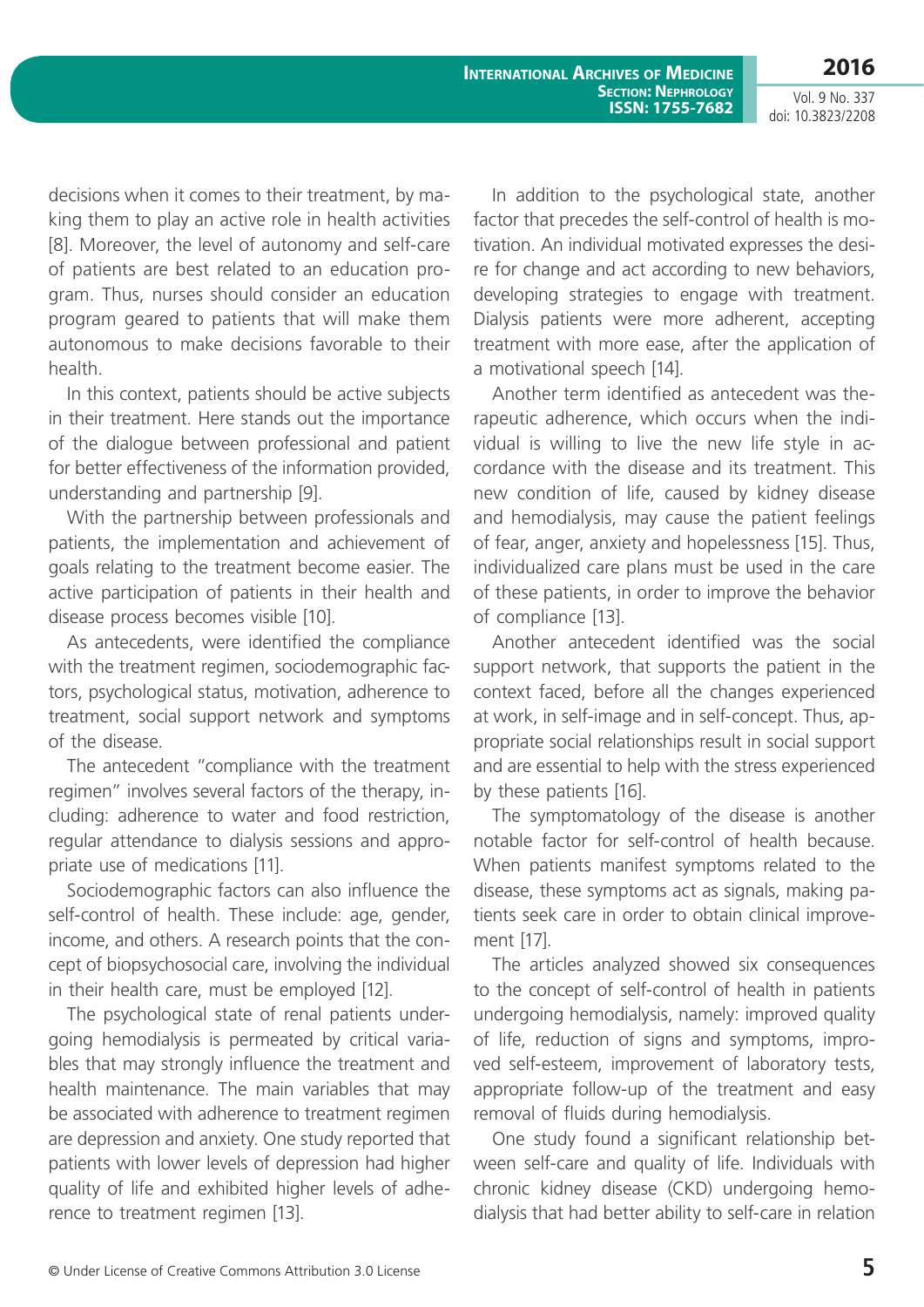**International Archives of Medicine Section: Nephrology ISSN: 1755-7682**

Vol. 9 No. 337 doi: 10.3823/2208

**2016**

to the treatment and preservation of arteriovenous fistula presented better quality of life [18]. In this context, nursing should act in actions that seek selfcare of patients, and consequently an improvement in the quality of life of the clientele.

It is known that when the chronic renal patient adheres to hemodialysis and water and dietary restrictions, signs and symptoms related to complications of CKD such as dyspnoea, loss of appetite, edema, headache, nausea, vomiting, hypertension, lethargy, physical fatigue and weight gain, are reduced [15]. In the interim, the nurse should intervene in health education, explaining about CKD, treatment options and the benefits and detriments related to the acceptance or rejection of the therapy.

Another consequence identified was improved self-esteem, as psychosocial factors exert a strong influence on the control of the treatment. Authors show that self-esteem is an important mediator of adherence, along with family support. Thus, the multidisciplinary team should pay attention to the social support provided to patients, reinforcing their support network and promoting their self-esteem [19].

A study showed that the results of laboratory tests are considered sensitive markers to measure the adherence to dietary restrictions of chronic renal patients undergoing hemodialysis [13]. The levels of sodium, phosphorus and potassium may serve as excellent markers for patients undergoing dialysis, reflecting the appropriate follow-up or not of the treatment regimen [20]. Therefore, nurses should actively educate patients reinforcing the importance of following all aspects of the therapy, especially nutrition.

It is also important the consequent appropriate follow-up of the treatment. Chronic renal customers who understand the importance of treatment to maintain their life adhere to treatment, incorporating it into their daily lives, considering the guidelines of the multidisciplinary team and avoiding skipping treatment sessions [20].

The appropriate fluid and sodium intake can improve the removal of liquids during dialysis. This habit is influenced by psychological and social factors and knowledge [21]. Thus, the nursing team should promote actions that aid in the proper fluid intake, using tools that promote knowledge about CKD and its treatment.

Thus, we can see that the concept reviewed in the literature, manely, the self-control of health, was defined as: decision-making necessary to achieve goals for compliance with therapeutic complex and agreement established with health professionals. This concept has a history related to the psychological, social, physiological and therapeutic aspect with evident participation in the health control process of the patient, as the network of social support and health professionals. And as consequences of the concept are the improvement of psychological, physiological and therapeutic aspects.

The concept identified for self-control of health in the context of hemodialysis expresses the response of the individual toward his own health, seeking to fulfill the therapeutic regimen that covers all aspects of treatment and should not be considered in isolation. These aspects include the maintenance of the controled diet, adequate fluid intake, regular attendance to dialysis sessions, proper use of medications and attending medical appointments [7,11].

Moreover, there is the relationship established with health professionals, in which clarification and guidance are performed. This enables the understanding of the disease and of the treatment and thus facilitates the achievement of goals that are positive to health [10].

As for the identification of the model case, it is possible to clearly understand the elements of the concept, as well as their antecedents and consequences [5]. Thus, the above case shows that the practical visualization of the components of the concept is possible, highlighting the attributes "compliance with therapeutic complex", "patient-professional partnership" and "achievement of goals". As an-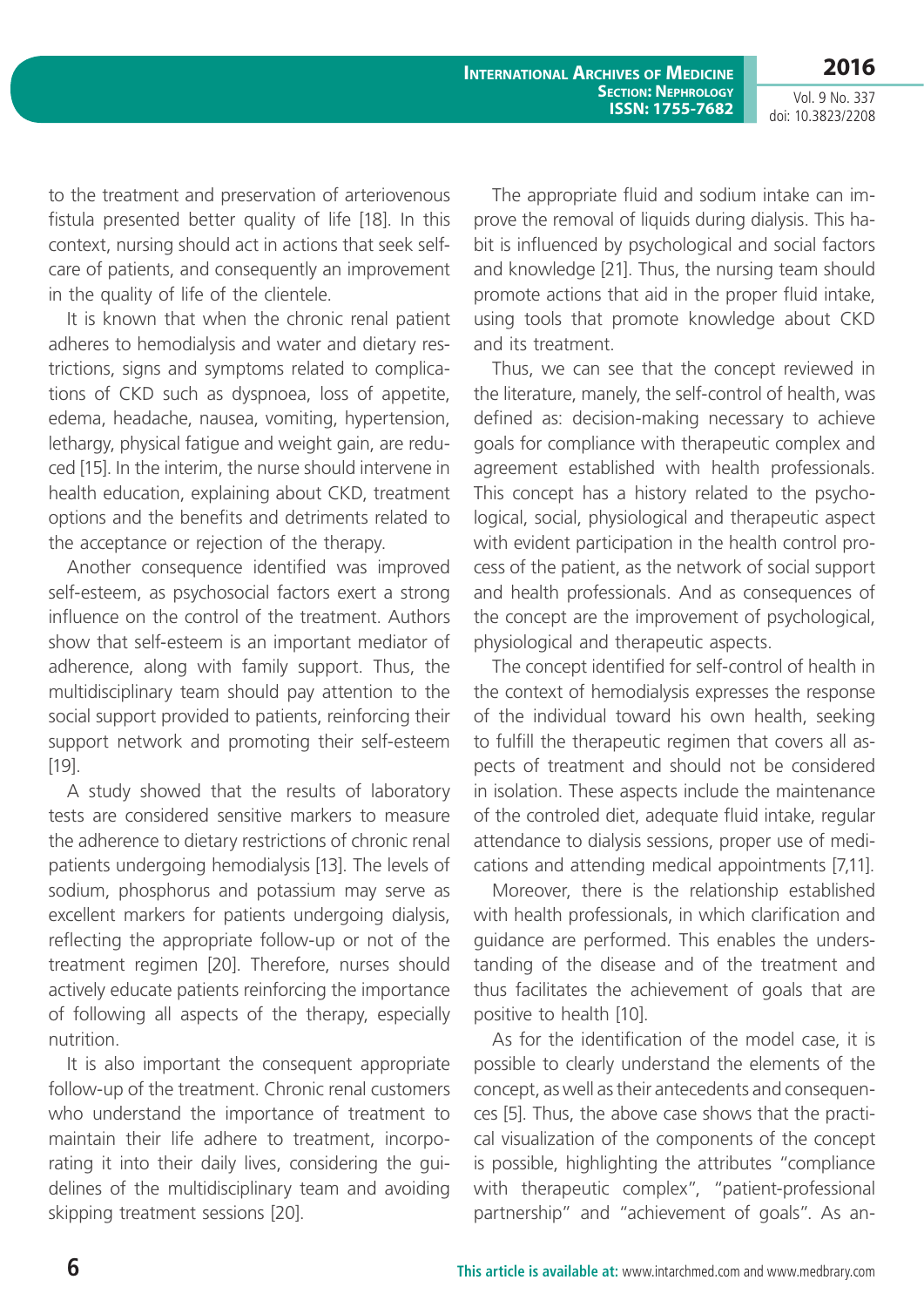Vol. 9 No. 337 doi: 10.3823/2208

tecedents, were identified: social support network, compliance with the therapeutic regimen. And as consequences, were identified: appropriate followup of the treatment, improved quality of life, improved laboratory tests and self-esteem.

Therefore, with this, the nurse will appreciate clearly the components of the diagnostic Ineffective Self-control of Health, which allows for ease in the decision-making in face of inference of this nursing diagnosis. Consequently, an adequate action plan can be offered to the health of the patient undergoing hemodialysis.

## **Conclusion**

The concept of self-control of health for kidney patients undergoing hemodialysis identified from the literature survey was "decision-making necessary to achieve goals for compliance with the therapeutic complex and agreement made with health professionals." Attributes: compliance with the therapeutic complex, decision-making, partnership/agreement between patient and professionals, reach goals.

Given the above, it is clear that the self-control of health for patients undergoing hemodialysis is related to the therapeutic regimen, requiring the patient and also the health professional to maintain a good relationship so that one can achieve a goal that is shared by both, that is, the pre-established goal to the treatment.

Thus, based on the concept of self-control of health as well as its antecedents and consequences, nurses can develop care strategies geared to the specific needs of customers. Thus, the information obtained in the present study will serve as support for definition and improvement of interventions focused on self-control of health of patients, as well as will provide a basis for assessing the health of these individuals.

Noteworthy, it is also important to carry out further studies in order to build operational definitions for the antecedents of the concept, in order to identify it evenly in the clinical practice.

#### **References**

- **1.** Cravo CDL, Miranzi SSC, Iwamoto HH, Souza Júnior JL. Perfil epidemiológico dos pacientes em hemodiálise de um hospital universitário. Ciência Cuidado e Saúde. 2011; 10(1), 110- 5. Available from: [http://periodicos.uem.br/ojs/index.php/](http://periodicos.uem.br/ojs/index.php/CiencCuidSaude/article/view/10720) [CiencCuidSaude/article/view/10720](http://periodicos.uem.br/ojs/index.php/CiencCuidSaude/article/view/10720)
- **2.** Santos IS, Rocha RPF, Berardinelli LMM. Qualidade de vida de clientes em hemodiálise e necessidades de orientação de enfermagem para o autocuidado. Escola Anna Nery Revista de Enfermagem. 2011; 15(1), 31-8. Available from: [https://www.researchgate.net/profile/Renata\\_Rocha5/](https://www.researchgate.net/profile/Renata_Rocha5/publication/262447295_Quality_of_life_of_clients_on_hemodialisys_and_needs_of_nursing_guidance_for_self-care/links/5433e1400cf294006f721796.pdf) publication/262447295\_Quality\_of\_life\_of\_clients\_on [hemodialisys\\_and\\_needs\\_of\\_nursing\\_guidance\\_for\\_self-care/](https://www.researchgate.net/profile/Renata_Rocha5/publication/262447295_Quality_of_life_of_clients_on_hemodialisys_and_needs_of_nursing_guidance_for_self-care/links/5433e1400cf294006f721796.pdf) [links/5433e1400cf294006f721796.pdf](https://www.researchgate.net/profile/Renata_Rocha5/publication/262447295_Quality_of_life_of_clients_on_hemodialisys_and_needs_of_nursing_guidance_for_self-care/links/5433e1400cf294006f721796.pdf)
- **3.** Beuter M, Muller LR, Brondani CM, Pauletto MR, Timm AMB, Perlini NMOG. Accession of individuals to hemodialysis therapy. R. pesq. cuid. fundam. Online. 2013 abr/jun.5(2):3558- 66. Available from: [http://www.seer.unirio.br/index.php/](http://www.seer.unirio.br/index.php/cuidadofundamental/article/view/2147) [cuidadofundamental/article/view/2147](http://www.seer.unirio.br/index.php/cuidadofundamental/article/view/2147)
- **4.** Herdman TH. NANDA International Nursing Diagnoses: Definitions and Classification 2012-2014. Oxford: Wiley-Blackwell; 2012.
- **5.** Walker LO, Avant KC. Strategies for Theory construction in nursing. 5nd edn. Upper Saddle River: Pearson/Prentice Hall; 2010.
- **6.** Whittemore R, Knafl K. The integrative review: updated methodology. J Adv Nurs. 2005; 52(5), 546-553.
- **7.** Anson HM, Byrd MR, Koch EI. Cognitive Behavioral Treatment to Improve Adherence to Hemodialysis Fluid Restrictions: A Case Report. Case Rep Med. 2009; 1-5. Available from: [https://www.](https://www.hindawi.com/journals/crim/2009/835262/abs/) [hindawi.com/journals/crim/2009/835262/abs/](https://www.hindawi.com/journals/crim/2009/835262/abs/)
- **8.** Royani Z, Rayyani M, Behnampour N, Arab M, Goleij J. The effect of empowerment program on empowerment level and selfcare selfefficacy of patients on hemodialysis treatment. Iran J Nurs Midwifery Res. 2013; 18(1), 84-7. Available from: [http://](http://www.ncbi.nlm.nih.gov/pmc/articles/PMC3748561/) [www.ncbi.nlm.nih.gov/pmc/articles/PMC3748561/](http://www.ncbi.nlm.nih.gov/pmc/articles/PMC3748561/)
- **9.** Glidewell L, Boocock S, Pine K, Campbell R, Hackett J, Gill S et al. Using behavioural theories to optimise shared haemodialysis care: a qualitative intervention development study of patient and professional experience. Implement Sci. 2013; 8(118), 2-17. Available from: [http://implementationscience.biomedcentral.](http://implementationscience.biomedcentral.com/articles/10.1186/1748-5908-8-118) [com/articles/10.1186/1748-5908-8-118](http://implementationscience.biomedcentral.com/articles/10.1186/1748-5908-8-118)